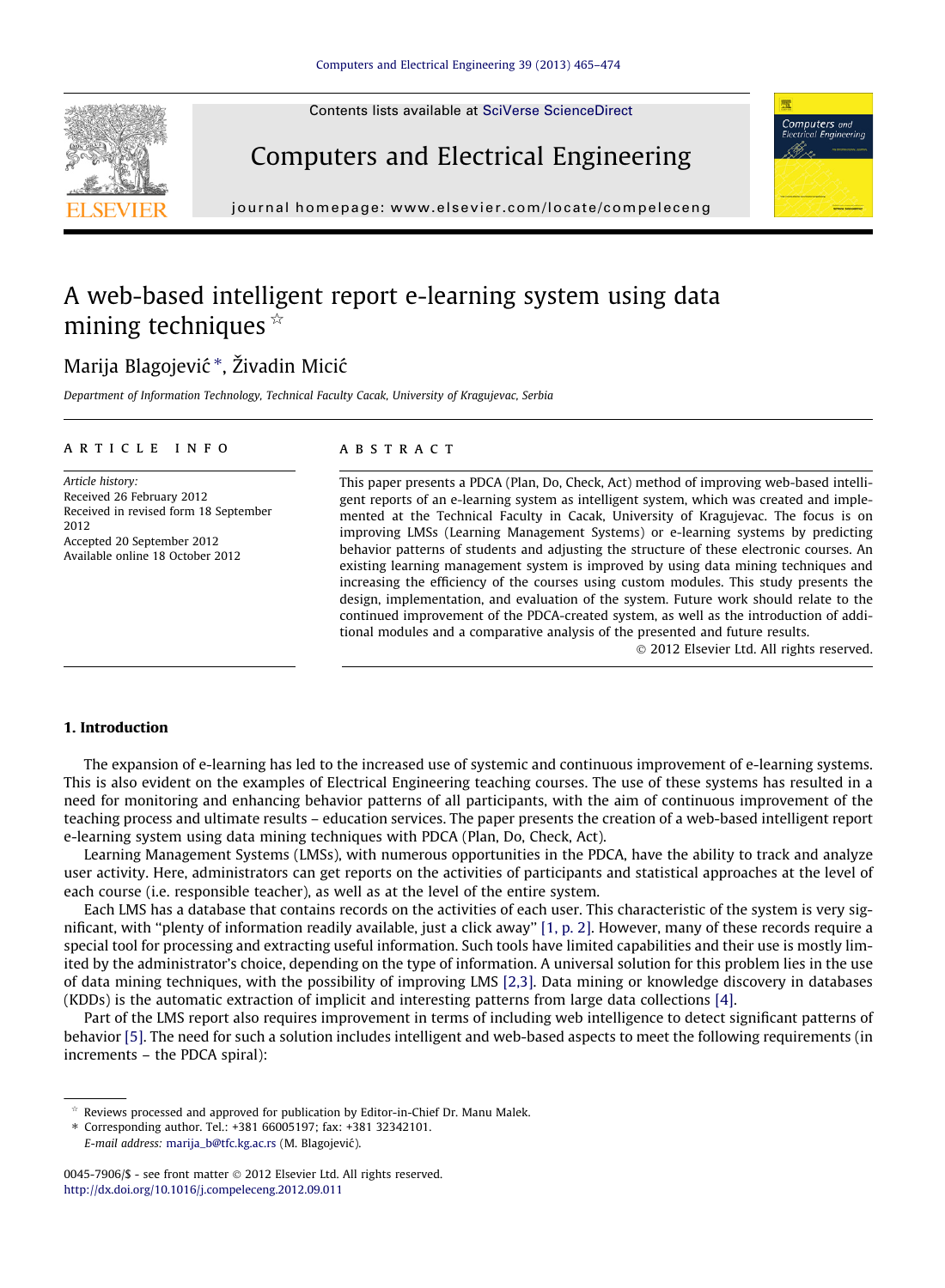- The prediction of behavior patterns.
- More interactivity.
- Visualization of the results obtained.
- More real time data analysis.

The remainder of this paper has the following structure. Related work is given in Section 2. Section 3 highlights the proposed framework and model, and Section 4 gives the purpose, tasks, and goals of the study. In Section 5, the methodology of creating the system, as well as the creation of dimensions, the OLAP (OnLine Analytical Processing) cube, data mining models, and the architecture of the system is presented. The implementation and evaluation of the system is given in Section 6. Finally, Section 7 highlights the improvement of the system characteristics, as well as its use on the examples of Electrical Engineering course. Concluding remarks are found in Section 8.

#### 2. Related work

In recent years, many studies have used a standardized methodology for PDCA. In this paper, we aim to improve the LMS through the enhancement of courses by using data mining techniques. Data mining involves the automatic extraction of implicit and interesting patterns from large data collections [\[4\]](#page--1-0). Below, we present background on the PDCA spiral.

There are many papers that deal with the promotion of virtual learning environments, where the focus is on improving the PDCA spiral, and therefore the grouping of numerous works through PDCA. Frequently, innovations in the field of computer science are not readily available in the classroom [\[6\].](#page--1-0) In addition to introducing new systems into teaching, it is necessary to make the interaction with these systems secure and effective, but also fun [\[7\]](#page--1-0).

Prakasam and Suresh [\[8\]](#page--1-0) presented the architecture of an intelligent e-learning system that simplifies and automates the process of teaching in e-learning environments. One aspect that this system can offer is to monitor student progress. The main difference between the system in Prakasam and Suresh [\[8\]](#page--1-0) and the system presented in this paper is that the data mining techniques applied in the former uses data on the web, while in our system, data mining techniques are applied only to data from the Moodle server. Gomah et al. [\[9\]](#page--1-0) created an intelligent system to give students recommendations on the basis of the student model, whereas the system in this paper aims to make the recommendations regarding the use of the e-learning system available to the teacher. In addition to the aforementioned modules, the way students make recommendations in [\[9\]](#page--1-0) describes the Tutor module, which determines what aspects of the domain knowledge should be presented to the learner.

Virtual learning environments in the form of LMS are becoming more prevalent in universities, providing various opportunities for the organization of blended learning, but also for the implementation of the entire online teaching process through the facilitation of lifelong learning [\[10\]](#page--1-0). These systems have been recognized as good pedagogical support for most activities, using less effort, time, and money, and not limiting the place from which the students can connect [\[8,11\]](#page--1-0). These systems provide numerous opportunities to work with the students, various activities with the possibility of collaboration, and knowledge gained through verification tests. Numerous commercial LMS have been developed, such as BlackBoard (BlackBoard, 2007) and WebCT (WebCT, 2007), as well as free systems such as Moodle (Moodle, 2007) and Claroline (Claroline, 2007). One of the most popular free systems is in fact Moodle [\[12–14\]](#page--1-0).

The approach used in this study, which involves a combination of business intelligence and educational data mining, provides a successful solution in Aziz et al. [\[15\]](#page--1-0). In the study [\[15\],](#page--1-0) an intelligent system identifies groups of students with greater and lesser capabilities based on behavioral pattern analysis. In addition, the system also optimizes the time it takes to perform current and historical data analyses. There are a number of works in which the PDCA approach assures quality in e-learning. In Walasek et al. [\[16\]](#page--1-0), the PDCA approach was used to plan, describe, create, implement, and evaluate a number of online courses. Here, all documents were created in accordance with the Deming cycle, thereby providing high quality electronic courses [\[16\].](#page--1-0) The work of Santos et al. [\[17\]](#page--1-0) shows the use of the PDCA process approach in the evaluation of electronic tests. Through the four Deming phases, the study [\[17\]](#page--1-0) describes the procedure of evaluation, as follows:

- In phase P (Plan), four tasks are defined: establishment of participants, design of questionnaires, locating passive participants, and pilot tests.
- Phase D (Do) provides information on completing the questionnaire, forwarded schools, and specificity.
- In phase C (Check), analysis gives concrete results in regards to the percentage of completed questionnaires.
- Finally, phase A (Act) gives identified measures to improve the obtained results.

Similarly, Tanigawa et al. [\[18\]](#page--1-0) used the PDCA approach for the improvement of teaching materials, which presented the design, implementation, and evaluation of electronic courses.

The PDCA model represents a foundation from which more complex models can be created, as suggested in Valkanos [\[19\]](#page--1-0). In Valkanos [\[19\]](#page--1-0) a new model (ADDURI) is created based on the PDCA model. This model (ADDURI) consists of six phases, namely: Analyze, Design, Develop, Use, Improve, and Review.

The analysis of papers that deal with the application of the PDCA model to improve a component of or the entire LMS in relation to our study highlights some similarities and differences, as follows:

Similarities: